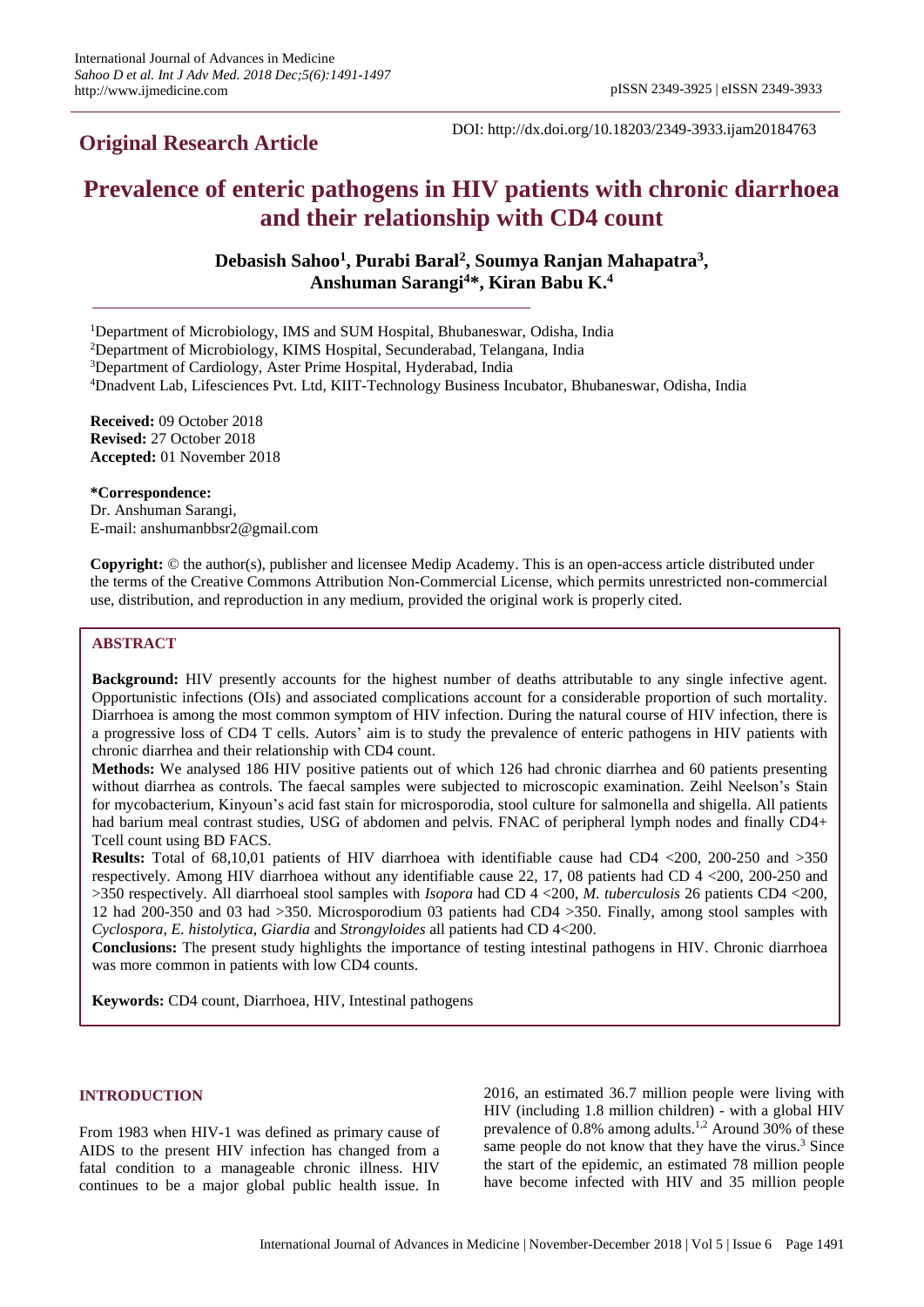have died of AIDS-related illnesses. In 2016, 1 million people died of AIDS-related illnesses.<sup>3</sup>

According to the Health and Family Welfare Department sources of Government of Odisha, Ganjam district tops the list of both HIV positive cases and AIDS death cases, followed by Cuttack and Koraput. In fact, Ganjam district happened to be the major hub of this killer virus. Most HIV cases were reported from Polosara, Hinjili, Digapahandi and Belguntha blocks.

HIV presently accounts for the highest number of deaths attributable to any single infective agent. The threat to their life is not from the virus alone. Opportunistic infections (OIs) and associated complications account for a considerable proportion of such mortality. Opportunistic infections, which occur only among immunosuppressed individuals, infections such as tuberculosis (TB), amoebiasis and leishmaniasis occur more frequently in HIV-infected persons.

Diarrhoea is among the most common symptom of HIV infection and is experienced by over 90% of patients with AIDS. In fact, it is the second leading cause of hospital visits in developing nations and makes its place in the top ten worldwide. Expectedly infectious aetiologies lead the list in developing nations in contrast to non-infectious aetiologies in developed nations. During the natural course of HIV infection, there is a progressive loss of CD4 T cells; the rate of this loss being variable in patients but averaging around 60-100 cells/uL per year.

This drop in CD4 T cells leads to a severely immunocompromised state in the infected host. Thereupon, a reduction in CD4 T cells to below 200cells/uL makes the host highly susceptible to opportunistic infections and increases overall AIDS related morbidity and mortality. Most of these studies demonstrated a strong negative association between diarrhea and CD4 counts. The etiologic spectrum of enteric pathogens is broad, including bacteria, parasites, fungi, and viruses. Pathogens tend to occur more frequently of cause more severe disease in persons infected with HIV than in HIV-uninfected persons with diarrhea. These include, but are not limited to *Isospora spp*, *Cryptosporodium spp*, *Cytomegalovirus*, *Mycobacterium avium* complex, *M. Tuberculosis*, *Salmonella spp* etc. Authors' hospital is a tertiary care centre and a large number patients have been reported as PLHA (People living with HIV/AIDS). There have been only few studies regarding the aetiological agents of chronic diarrhea in HIV due to which we decided to study the prevalence of enteric pathogens in HIV patients in chronic diarrhea and its relationship with CD4count.

## **METHODS**

A prospective case control study was carried out at Medicine Department of Maharaja Krushan Chandra Gajapati Medical College and Hospital, Berhampur, in collaboration with Department of Microbiology from September 2008 to October 2010. The subjects for this study were chosen from the inpatient and outpatient Departments of Medicine, and those attending ART center.

#### *Inclusion criteria*

#### *Selection of cases*

- HIV seropositive patients
- >14 years of age
- Presenting with chronic diarrhoea (3 or more liquid stools for >14 days).

#### *Selection of controls*

- HIV seropositive patients
- Not complaining of diarrhoea, in last one month
- Matched as per age, sex and other parameters.

## *Exclusion Criteria*

- Patients failing to supply 3 stool samples
- Persons who had received antibiotics/anti-parasitic treatment for diarrhea within the past 14 day.

#### *Collection of faecal specimens*

Faecal samples were collected in clean wide mouthed sterile container with a spoon in the underside of lid. Patients were instructed to collect 5-10ml of stool when it was liquid consistency and 5-10gms when soft and formed. 3 stool samples were collected form each patient. Samples were transported as soon as possible to the laboratory.

Investigations to confirm microbial infection from stool samples were done as follows.

#### *Direct microscopic examination*

- Wet mount preparations of fresh samples were prepared in normal saline and Lugol's iodine. Iodine staining is useful for temporary staining of cysts of amoebae and intestinal protozoa in faeces.
- Zeihl Neelson's stain: This is useful for diagnosis of all Mycobacterium species
- Modified Cold Kinyoun's Acid-Fast Method for *Coccidian Oocysts*
- Modified trichrome bluestain for microsporidia.
- Stool culture for *Cyclospora cayetanensis*, salmonella and shigella.

All patients (cases and controls) not having acute abdominal condition were subjected to barium meal contrast studies and USG Abdomen and pelvis to search for any evidence of abdominal tuberculosis. All patients with evidence of intestinal TB underwent sputum examination for AFB and x-ray of chest for any evidence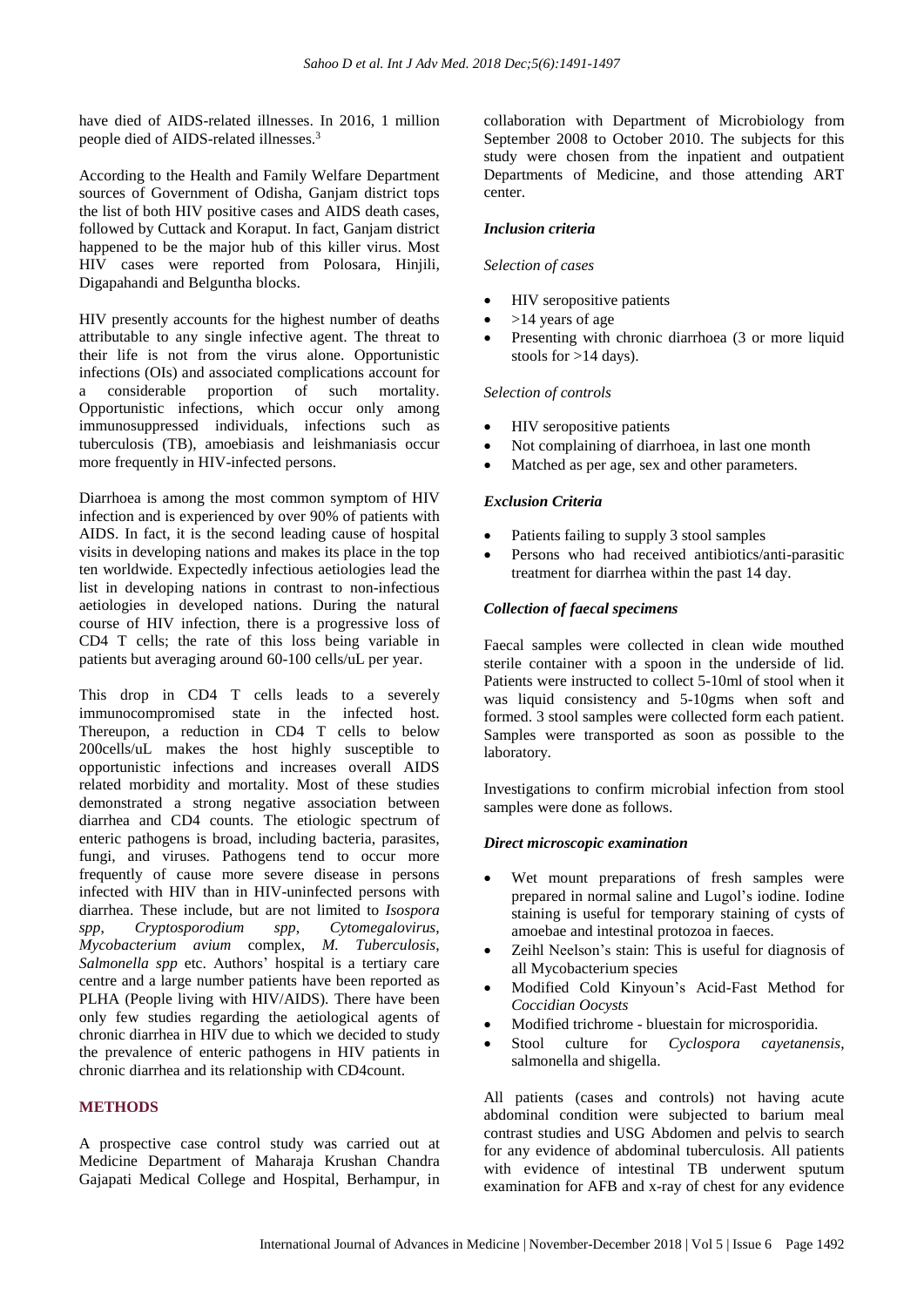of active or healed pulmonary tuberculosis. FNAC of the peripheral lymph nodes was performed to identify coexisting TB lymphadenitis.

Finally, CD4+T cell counting was done using BD FACS Calibur. (Fluorescence Activated Cell Sorter).

## **RESULTS**

Majority of patients with diarrhoea were in age group of 30-39 years with mean age 33.19years (SD 7.127) and majority of patients without diarrhoea were in age group of 14-24years with mean age 33.33years (SD 9.632) (Figure 1).



**Figure 1: Age distribution of both HIV (+)ve diarrhoeal and non diarrhoeal patients.**



## **Figure 2: Prevalence of enteric pathogens in stool of HIV patients.**

Among HIV patients with diarrhoea, gastroenteric pathogens were detected in 81 (64.29%) stool samples and 45 (35.71%) stool samples could not reveal and identifiable cause. Among HIV patients without diarrhoea only 4 (8.33%) stool samples showed gastroenteric pathogens commonly found in HIV

diarrhoeal patients where in 55 stool samples, relevant gastroenteric pathogens could not be detected (Figure 2).



#### **Figure 3: Distribution of pathogens in HIV patients.**

Parasites were detected in 51 (40.48%) diarrhoeal patients and 04 (6.47%) non-diarrhoeal patients. However, in 41 (32.53%) diarrhoeal patients and 01 (1.67%) non-diarrhoeal patient mycobacteria were detected from the stool samples. These values were statistically significant (p<0.001). Bacterial and fungal pathogens responsible for chronic diarrhoea in a setting of HIV were not detected in both cases and controls (Figure 3).



#### **Figure 4: Prevalence of emerging and conventional enteric pathogens in HIV patients.**

Amongst the enteric pathogens detected in HIV diarrheal stool samples 48 (38.10%) cases harboured emerging pathogens, 47 (37.3%) cases harboured conventional pathogens and 03(2.38%) cases harboured both. Among non-diarrhoeal HIV patients stool samples only 4 (6.67%) patients had emerging pathogen and conventional pathogen was detected in only 1 (1.67%) patient (Figure 4). *M. tuberculosis* was found in 41 (32.53%) HIV patients with diarrhoea and 1 (1.67%) HIV patient without diarrhoea.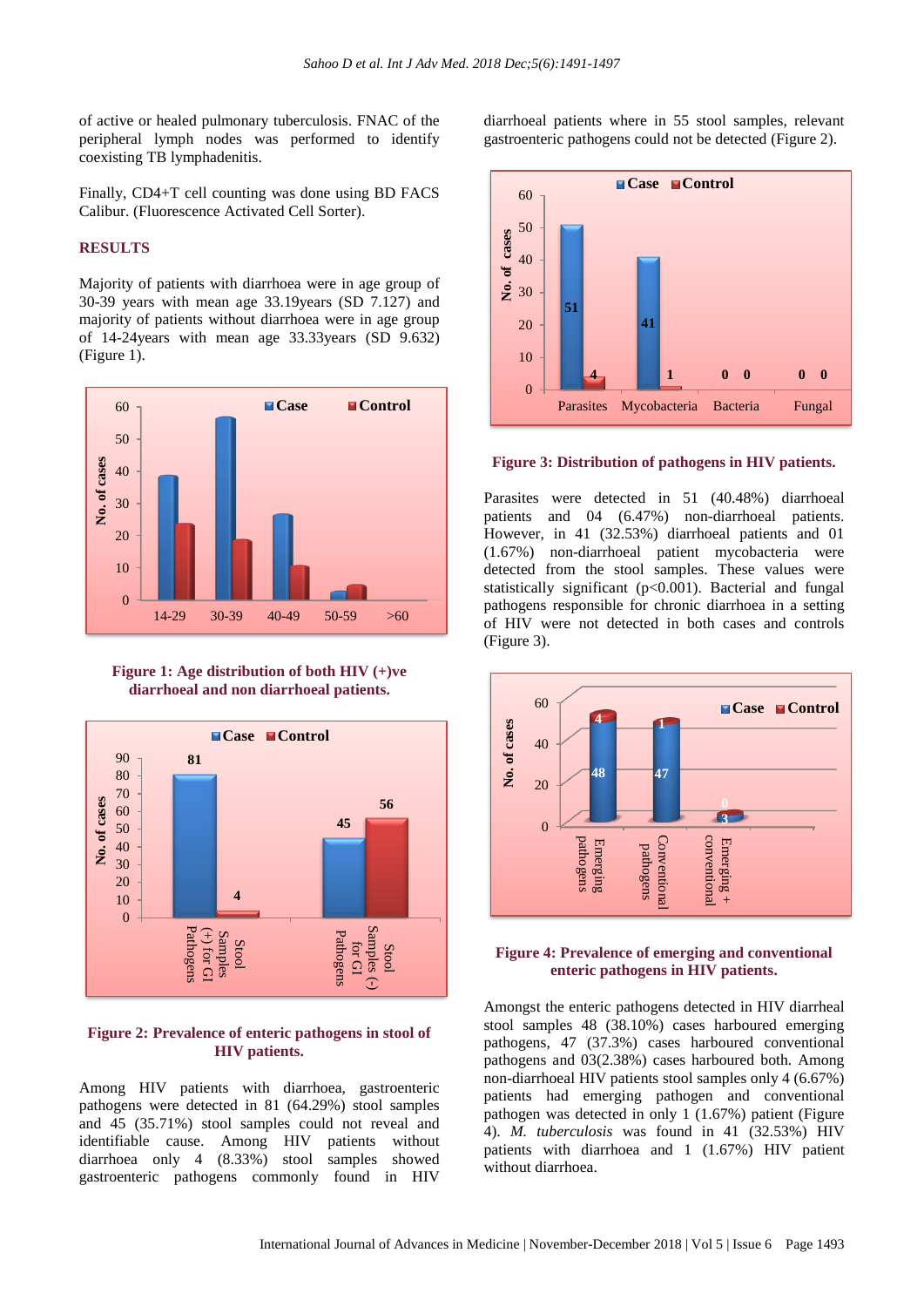

**Figure 5: Pathogen profile.**

The association of *M. tuberculosis* infection which chronic diarrhoea was statistically significant. (P<0.05) *Isospora* was found in 27 (21.49%) HIV patients with diarrhoea and 3 HIV patients without diarrhoea. The association of *I. belli* which chronic diarrhoea was statistically significant (P <0.05). *Cryptosporidium* was detected in 15 (11.9%) patients with diarrhoea and 1 HIV patient without diarrhoea. The association of *Cryptosporidium* with diarrhoea was statistically significant (P  $<$  0.05). Among diarrhoeal patients, *Cyclospora* was detected in 6 (4.76%) patients and *Microsporidum*, *E. histolytica*, *Giardia* and *Strongyloides* were detected in 3 (2.38%) patients each and none of them were identified in HIV patients without diarrhoea (Figure 5).



## **Figure 6: Relation between CD 4 count and pathogen detection.**

Among HIV diarrhoeal patients with an identifiable cause, majority i.e.68 cases had CD4 <200, 10 patients had CD4 within 200-350 and 01 patient had CD4 > 350. Among HIV diarrhoeal patients without any identifiable

cause, 22 cases had CD4 <200, 17 cases had CD4 within 200-350 and 08 patients had CD4 >350 (Figure 6).



## **Figure 7: Relation of individual pathogen with CD4 count.**

All diarrhoeal stool samples with *Isospora* had CD4 <200. Correlation between *Isospora* and CD4 count was significant (<0.05). Among diarrhoeal stool samples with *Mycobacterium tuberculosis*, 26 patients had CD4 <200, 12 patients had CD4 200-350 and 03 patients had CD4 >350. In 03 patients with *Microsporidium*, CD4 >350. Among diarrhoeal stool samples with *Cyclospora*, *E. histolytica*, *Giardia* and *Strongyloides*, all patients had CD4 <200 (Figure 7).

## **DISCUSSION**

The sample size consisted of 186 HIV positive patients out of which 126 patients presenting with chronic diarrhoea and 60 patients presenting without diarrhoea were taken for the study as cases and controls respectively.

Among cases majority were in age group of 30-39 years with mean age group 33.19years (SD 7.27) and among controls majority were in age group 17-24 years with mean age group 33.33years (SD 9.632). The present study showed a male preponderance with 91 males and 35 females (male: female ratio of 2.6:1) among cases and 39 males and 21 females  $(M: F = 1.8:1)$  among controls. Males had also outnumbered females in similar studies done earlier. Study done by Uppal et al, showed M:F ratio of 4:1 among cases and 3: among controls.<sup>4</sup>

Predominance of male cases may be due to migration to other cities in search of work, staying away from families for longer periods and males being promiscuous by habit resulting in acquiring HIV infection.<sup>5</sup> Generally females particularly of low-socio-economic classes have a tendency to avoid health checkups leading to a low detection rate.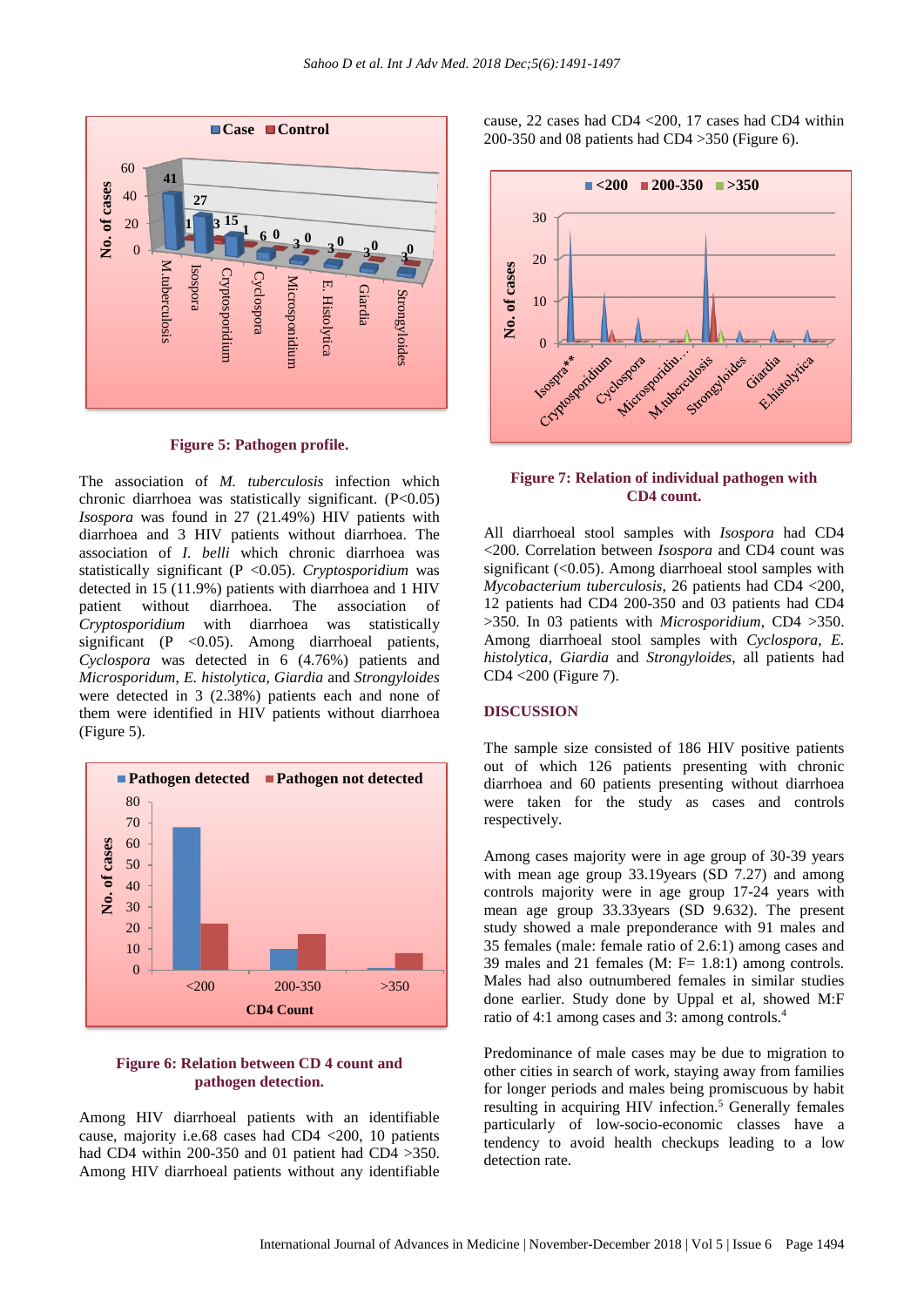The percentages of isolation of pathogen from stool samples were 64.29% (81 cases) among cases and 8.33% (4 cases) among controls. Evidence of intestinal TB on barium-meal contrast studies and Ultrasonography of Abdomen in patients with diarrhoeal stool samples negative for enteric pathogens were in 7 (15.57%) and 4 (8.89%) patients respectively. Study conducted by Gupta et al, detected intestinal pathogens in 28.3% cases whereas in a study conducted by Sathaporn et al, definite cause of diarrhoea was detected in 64.4% HIV patients.<sup>6,7</sup> Similar study done by Prasad et al, showed a higher pathogen isolation rate similar to present study i.e. 73%.8 Despite using best possible diagnostic techniques, the isolation rate is 34-73% in chronic diarrhea, and present study results are towards higher range in compared to other studies.9

Higher isolation rate in present study were due to strict exclusion criteria

- If less than 3 samples are collected
- If patient has taken antibiotics and antiprotozoals in last 14 days
- Long duration of the study
- Patients undergoing barium-meal contrast studies and USG of abdomen.

Negative stool samples can be accounted for-

- Unavailability of diagnostic facilities for viral causes and clostridium difficle toxin.
- Use of cotrimoxazole prophylaxis.
- Cases due to HIV enteropathy and to lesser extent due to malignancies.<sup>5</sup>

Intestinal parasites were detected in 40.48% cases and *Mycobacteria* in 23.8% cases. Present study did not reveal any bacterial or fungal pathogen as a cause of chronic diarrhoea in HIV patients. Among the pathogens 48 (38.1%) cases belonged to emerging pathogens and 4 7(37.3%) cases belonged to conventional pathogens and 3 (2.38%) belonged to the combination of both reflecting the importance of emerging opportunistic pathogens in setting of chronic diarrhoea in HIV patients.

An infectious agent can be identified in about 50% of patients with AIDS-associated diarrhoea.<sup>10</sup> Patients with AIDS are susceptible to many infections that rarely afflict individuals who have a normal immune system. They contact opportunistic infections because HIV has severely weakened or destroyed their immune system. A study done by Gupta et al, showed intestinal parasites in 28.3% cases with coccidian parasites comprising of 25.6% cases.<sup>6</sup> Another study done by Prasad et al, showed emerging enteric pathogens and conventional protozoan, bacterial pathogens in 13 (50%) and 5 (19%) patients respectively as a single agent and remaining 1% patients harbouring both.<sup>8</sup> Enteric parasites were detected in 48 (35%) stool samples by Kulkarni et al, of which 30 (62.5%) were opportunistic and 18 (37.5%) were non opportunistic.<sup>11</sup>

The most commonly found enteric pathogen in our study was *Mycobacterium tuberculosis* (32.53%) as evidenced in stool samples and imaging studies followed by *Isospora* in 21.49% cases and *Cryptosporidium* in 11.9% cases. As compared to the controls, the observed incidence of these organisms in HIV patient with chronic diarrhoea was significantly higher ( $p \leq 0.05$ ). Less frequently found pathogens were *Cyclospora* in 4.76% cases and *Microsporidium*, *Entamoeba histolytica*, *Giardia* and *Strongyloides* in 2.38% cases each. In control group, *Isospora* was detected in 3 cases (5%) each.

Studies from various parts of the world show contrasting prevalence rates with marked geographical variations. 4 Some studies also demonstrated regional variability of pathogen as well as changing trends of aetiology in the same population (from infectious to non-infectious). A study done by Gupta et al, showed *Isospora* (29.2%).6 Prasad et al, it was *Cryptosporidium* (11.5%) and Joshi et al, *Isospora belli* was the most frequently encountered parasite in 17% of patients, followed by *Entamoeba histolytica* in 14.9% and *Cryptosporidium* in 8.5%.<sup>8,12</sup> Attili et al, demonstrated *E. histolytica* as the commonest cause (57.14%) followed by *Cryptosporidium* (19.05%) and *Isospora* (9.52%)<sup>5</sup> Uppal et all<sup>41</sup> showed bacterial aetiology as the predominant cause (*E. coli*, 24%, *Cl difficle* 10%, *Salmonella* 4%, *V. cholera* 4% and *Shigella*  2%) followed by *Candida* 36% and enteric parasite only 20% in a study done by Mohandas et al, *Cryptosporidium parvum* was the most common (10.8%), followed by *Giardia lamblia* (8.3%) *Cyclospora cayetanensis* and *Blastocystis hominis* each were detected in 3.3% of the patients, while *Isospora belli* and *Enterocytozoon bieneusi* were each detected in 2.5% of the patients.<sup>13</sup> Cryptosporidium parvum as the predominant pathogen in the stool of HIV patients with chronic diarrhoea were also seen in the studies done by Al-megrin et al, and Kulkarni et al.<sup>11,14</sup>

The common parasites detected in study at Zambia by Khumolo et al, in HIV patients with diarrhoea were ascaris lumbricoides, hookworm, *Entamoeba coli*, and *Cryptosporidium spp*. 15

Present study differed strongly form other similar studies with respect of mycobacterium tuberculosis as a predominant cause of chronic diarrhoea in HIV/AIDS. A study done at Nairobi Kenya by Mwchari et al, showed *Cryptosporidium* as the leading cause (17%) followed by mycobacterium tuberculosis (13%) But none of the Indian studies showed similar kind of results. These differences can be explained by il Geographic variation.<sup>4</sup> and ii] most of the studies focus on intestinal protozoa as a cause of chronic diarrhoea. In HIV patients as the immunosuppression progresses, extra pulmonary tuberculosis becomes increasingly common and sputum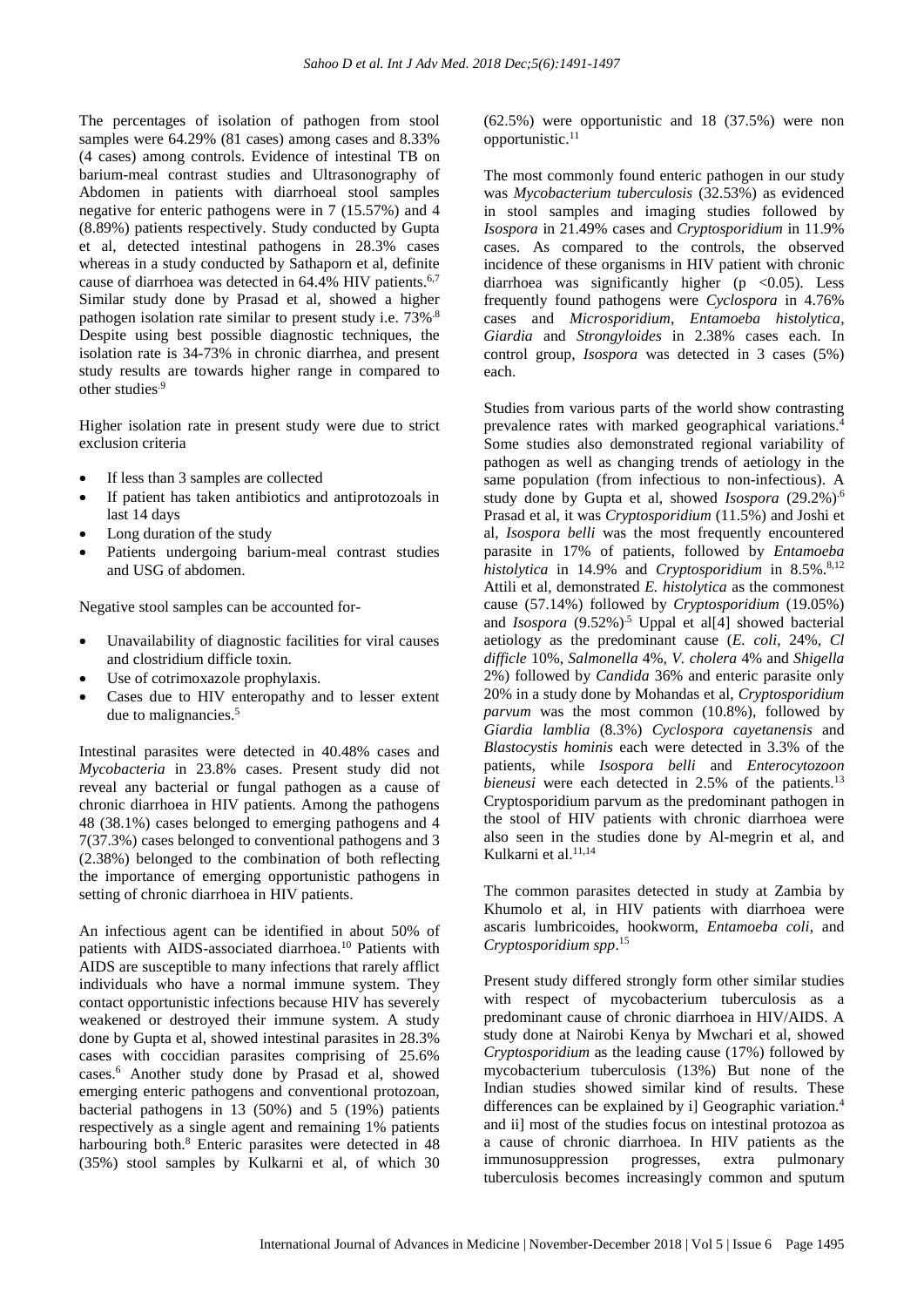smears are seldom positive for acid fast bacilli (AFB).<sup>16</sup> In present study out 41 cases detected as intestinal TB, only 9 patients were positive for sputum AFB, 2 patients had radiological evidence of pulmonary tuberculosis and 12 patients had imaging and pathological evidence of extrapulmonary TB (other than intestinal TB). Thus, present study substantiates the theory of decrease in sputum AFB detection rate and increase in incidence of extra pulmonary tuberculosis with progression of HIV infection.

Our study demonstrated a higher pathogen detection rate at a low CD4 count. Among cases 68 patients had CD4 <200 and remaining i.e. 10 patients had CD4 within 200- 350 and 1 patient had CD4 >350. Similar results were seen in studies done by Tuli et al, and Atilli et al.<sup>5,17</sup> It was observed that the CD4 cell count influenced the cause of diarrhoea as well as the diagnostic yield. The diagnostic yield of stool analysis is low in patients with higher CD4 cell counts. The probable reasons were i effective HAART helps eradicating opportunistic protozoal infection and associated with the influx of CD4 positive cells into the lamina propria. ii] As the opportunistic infections causing diarrhoea in AIDS become less common, other gastrointestinal diseases, which are common in young age group, like inflammatory bowel disease and celiac disease, irritable bowel syndrome and idiopathic steathrrhoea are presently leading the list of etiological agents. iii] variety of unknown/unidentified infection of HAART-related toxicities.<sup>5</sup>

All diarrhoeal stool samples with *Isospora* had CD4 <200 and correlation between *Isospora* and CD4 count was significant (<0.05). 80% cases of *Cryptosporidium* had CD4 <200 and remaining 20% cases of *Cryptosporidium* had CD4 within 200-350. A similar study by Fredrick et al, showed CD4 <200 consistent for both *Isospora* and *Cryptosporidium*. <sup>18</sup> The most commonly found enteric pathogen in our study *Mycobacterium tuberculosis* did not show any significant correlation with CD4 count. Unlike other opportunistic infections which occur at CD4+ counts below 200/mm<sup>3</sup> , active TB occurs throughout the course of HIV disease.<sup>19</sup>

In the present study *Mycobacterium tuberculosis* (32.52%) was found to be the most common pathogen causing chronic diarrhoea in this part of the world. Among parasitic infections, *I. belli* (21.49%) followed by *Cryptosporidium* (11.9%) were the most the common pathogens isolated in present study. Chronic diarrhoea as a manifestation in HIV patients was more common with low CD4 counts. Gastro enteric pathogen detection was more common in patients with low CD4 counts.

The present study highlights the importance of testing for intestinal pathogens in HIV/aids patients and emphasizes the necessity of awareness among clinicians regarding the occurrence of these pathogens in this population and health education of the population for food hygiene and adherence to proper treatment. The frequency and the danger of these opportunistic infections require their efficient diagnosis which should also include CD4 count and appropriate management that may ultimately lead to reduction in morbidity and untimely mortality for patients with HIV/AIDS in India.

*Funding: No funding sources Conflict of interest: None declared Ethical approval: The study was approved by the Institutional Ethics Committee*

## **REFERENCES**

- 1. Fact sheet. Latest global and regional statistics on the status of the AIDS epidemic. UNAIDS. 2017. Available at: at: http://www.unaids.org/sites/default/files/media\_asse t/UNAIDS\_FactSheet\_en.pdf.
- 2. Global AIDS update. UNAIDS. 2016. Available at: http://www.unaids.org/sites/default/files/media\_asse t/global-AIDS-update-2016\_en.pdf
- 3. Ending AIDS: Progress towards the 90-90-90 targets. UNAIDS. 2017. Available at: http://www.unaids.org/en/resources/documents/201 7/20170720\_Global\_AIDS\_update\_2017
- 4. Uppal B, Kashyap B, Bhalla P. Enteric pathogens in HIV/AIDS from a tertiary care hospital. Indian J Community Med. 2009 Jul;34(3):237-42.
- 5. Attili SV, Gulati AK, Singh VP, Varma DV, Rai M, Sundar S. Diarrhea, CD4 counts and enteric infections in a hospital–based cohort of HIVinfected patients around Varanasi, India. BMC Infectious Dis. 2006 Dec;6(1):39.
- 6. Gupta S, Narang S, Nunavath V, Singh S. Chronic diarrhoea in HIV patients: prevalence of coccidian parasites. Indian J Med Microbiol. 2008 Apr 1;26(2):172-5.
- 7. Manatsathit S, Tansupasawasdikul S, Wanachiwanawin D, Setawarin S, Suwanagool P, Prakasvejakit S, et al. Causes of chronic diarrhea in patients with AIDS in Thailand: a prospective clinical and microbiological study. J Gastroenterol. 1996 Aug 1;31(4):533-7.
- 8. Prasad KN, Nag VL, Dhole TN, Ayyagari A. Identification of enteric pathogens in HIV-positive patients with diarrhoea in northern India. J Health Population Nutrition. 2000 Jun 1:23-6.
- 9. Joshi M, Chowdhary AS, Dalar PJ, Maniar JK. Prevalence of intestinal parasitic pathogens in HIVseropositive individuals in Northern India. Natl Med J India. 2002;15(2):72-4.
- 10. Guidelines for Management and treatment of OI's and Malignancies in HIV/AIDS. NACO; 2007. Available at: at: http://naco.gov.in/sites/default/files/Guidelines.
- 11. Kulkarni SV, Kairon R, Sane SS, Padmawar PS, Kale VA, Thakar MR, et al. Opportunistic parasitic infections in HIV/AIDS patients presenting with